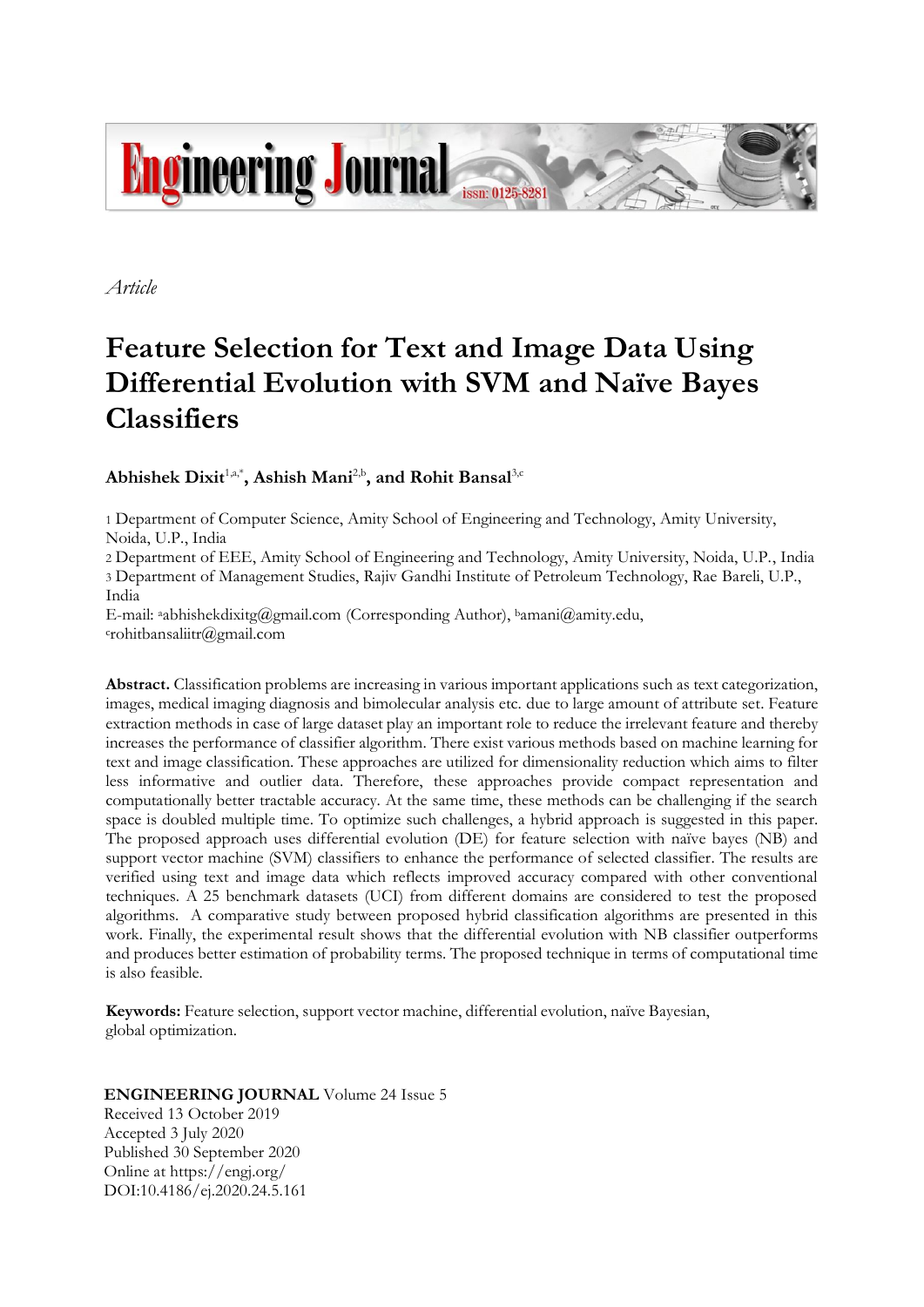# **1. Introduction**

Since last few years, feature selection process is implemented in different domains such as in application with large size of databases, DNA microarray analysis, image classification, biometric applications and text classification. As the data is increasing day by day in all these applications which raises the challenges related to data analysis in terms of valuable feature selection [1]. Feature selection process makes it easy to extract useful information from large volume of data by underlying tools and methods without compromising the quality of dataset. Feature selection approach is highly recommendable for choosing relevant data among large set of data which contains irrelevant information. Theoretical attempts in this direction can lead to pessimistic conclusion and in this exponentially many data points are needed to produce good features which is troublesome task. Tabli [2] suggested that comprehensive search find all the possibilities of feature sets while in approximate search the focus is on high quality solutions but does not mean to assure an optimal solution therefore, metaheuristics algorithms are used.

As more and more digital applications are increasing and so their usages are also increasing therefore data is also increasing. This large dataset will create serious problems with various machine learning systems in terms of scalability and performance. As an example, data with numerous amounts of features sets may have large amount of superfluous and irrelevant information, and this will degrade the outcomes of learning algorithms. This brings the importance of feature analysis so that problems in high dimensional data can be addressed [3]. Some of the challenges which deals with huge data and number of instances are referred from Liu's [4] work. Two models are mainly used to categorize feature selection algorithm namely filter model and wrapper model [5]. In the filterbased model usual attributes of the training data to select features with no involvement of any learning algorithm. On the other side, wrapper model selects features with one learning algorithm which is already predetermined. Also, based on the result of the learning algorithm it produces best selected features. But this model is computationally of high cost because it requires a classifier to learn a hypothesis [6]. However, in case of high dimensional data set, the filter model is preferred over the other. Variables are selected so that irrelevant information can be filtered out from the data. But if a machine learning system use irrelevant variables then this leads to poor generalization. To improve this problem various classification algorithm such as principal component analysis, SVM etc. can be used. After some successful feature selection criteria, an algorithm must be developed to find useful features by means of any model. Otherwise, the selection of feature subsets becomes a NP hard problem. To overcome such issues hybrid model can be used which uses best features of both the model discussed above. In these models or algorithms, first, goodness feature is obtained from data so that best subset for a provided cardinality can be selected. After this, cross validation is exploited for the selection of best feature subset through dissimilar cardinalities. Such type of model work as merger of filter and wrapper algorithms to produce best performance measures with learning algorithm [7] [8]. Various hybrid approaches are suggested in the literature to estimate the best features with optimal computational cost. Pourhashemi et al. [9] proposed a hybrid approach Chi Squared (Chi2) and Random Tree wrapper as feature selection approach and SVM, NB etc as classifiers to improve the accuracy of these classifier.

As discussed above, in many classifications problems large number of feature sets create problems to achieve best results. Therefore, to overcome issues related to performance, several classifiers are proposed in the literature. E.g., a generic technique for classification of text dataset is to divide the problem into separate binary classification problems. Then apply all binary classifiers and combine their predictions into a single decision. The outcomes using this strategy produces best possible outcomes. On the other side, images contain thousands of pixels as data in multiple colour channels. The correlation and relationship among pixels can be used to categorize a class. From image and signals, features are extracted as representative of each object and its class to produce best feature set. Many feature selection algorithms are tested on these kinds of datasets. Some of them are discussed in this section.

Wilson and Martinez [10] proposed three classifiers for handling nominal and continuous attributes which are named as heterogeneous value difference metric (HVDM), the interpolated value difference metric (IVDM), and the windowed value difference metric (WVDM). In their experiment, they tested their technique on 48 applications and obtained higher classification accuracy compared with other datasets consist of both nominal and continuous attributes. For text classification Ragas and Koster [11] proposed four text classification algorithms. These algorithms are known as Rocchio's algorithm, the simple Bayesian classifier, the sleeping experts and winnow. Their algorithms are tested on Dutch corpus collected from various newspapers. The performance of these algorithms is compared based on learning speed and error rate. Shin et al. [12] showed that the performance of kNN classifier can be improved if we remove the irrelevant features from the training data. Doing this also performs 10% better than Centroid-based classifier. Later, Danesh et al. [13] implemented a supervised classification approach of text data set. In their method, document is characterized as vectors and treats each component as a specific word. They used voting method and OWA operator and decision template for combining various classifiers such as Naive-Bayes, k-NN and Rocchio. From the results we can observe that 15% classification error is reduced as measured on 2000 training data from 20 newsgroups dataset. Buddeewong and Kreesuradej [14] proposed an approach for enhancing the prediction accuracy of association rule-based classifier by categories (ARC-BC). Their algorithm is based on two types of frequent item sets.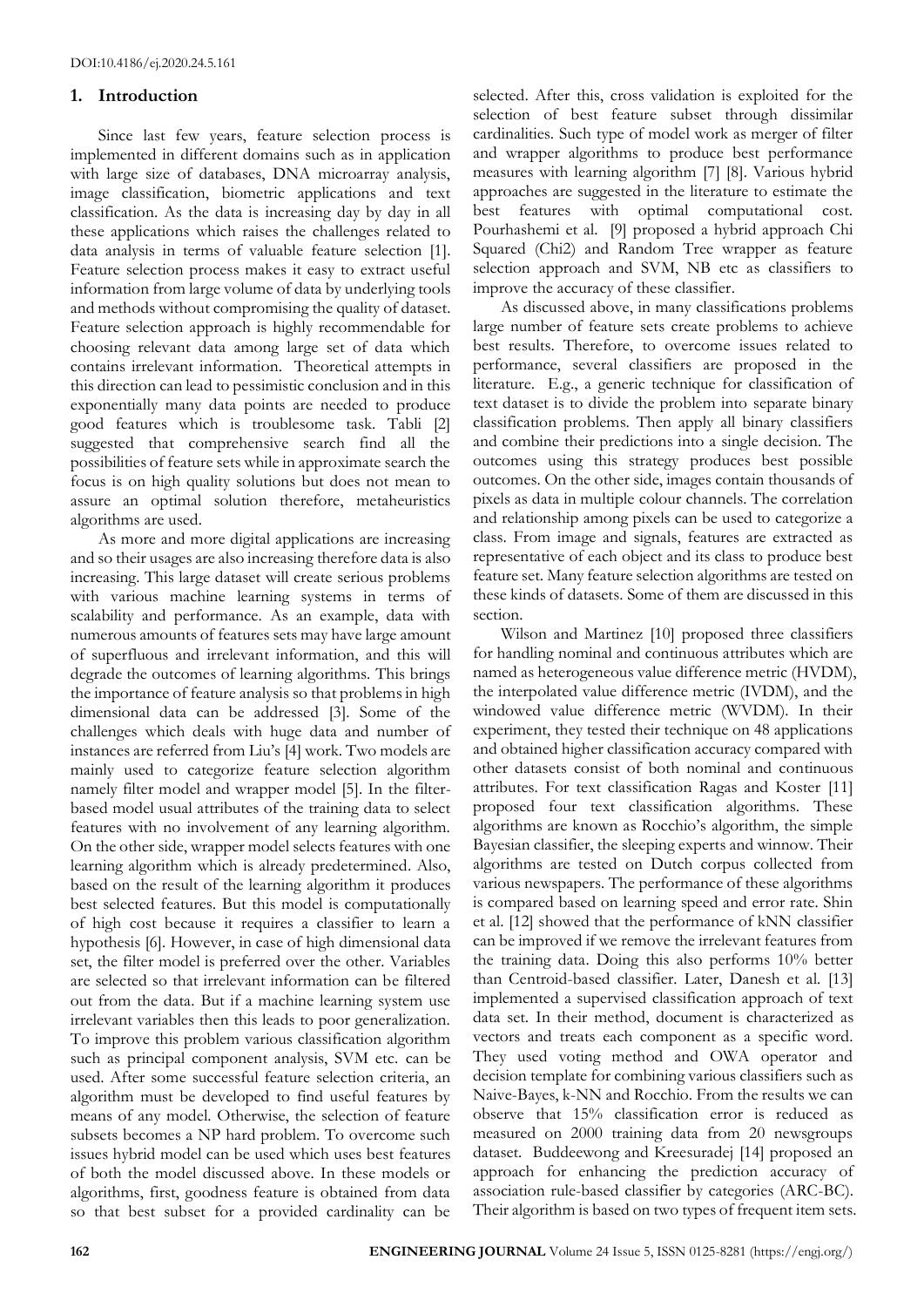The initial recurrent item sets that is  $L_k$  comprise all term with no overlapping with other categories. The subsequent recurrent item sets,  $OL_k$  have all features which is overlapping to other categories. They also propose an operation to join the second frequent item sets. Their results show good performance for the proposed classifier. Trappey et al. [15] implemented a document (patent) classification and searching algorithm using neural network. The classification algorithm initiates by taking out key phrases as per their frequency in the data and determines significance of such key phrases. Then, to find the similarities, a correlation analysis is applied between key phrases. Based on their higher correlation, classification into smaller set of phrases has been achieved. At last, back propagation network model is used as classifier. Their results show an improvement in terms of document classification compared with other similar approaches implemented in this area. In 2009, Li and Park [16] improved the work done by Trappey et al. [15]. They proposed an improved back propagation neural network and proved that their method is best for reduction in the dimension of the data and therefore produces best results. In this approach to increase the Back-propagation network model the new learning phase evaluation back propagation neural network (LPEBP) is proposed. They used singular value decomposition (SVD) to minimize the dimension and built a latent semantics between terms. Their experimental results show that the LPEBP is faster than the traditional BPNN. Donghui and Zhijing [17] suggested a new hybrid approach to improve the performance of text categorization. They combine hidden markov model (HMM) and support vector machine (SVM) to improve the results. HMMs are used to extract the features and that feature vector is used by SVM to normalize so that SVM can successfully classify the texts. They proved that their results are effective and produces higher accuracy. For multi label learning Reyes et al. [18] presented three variants of ReliefF algorithm. The name of their algorithms is ReliefF-ML, PPT-ReliefF and RReliefF-ML respectively. PPT-ReliefF employed a problem transformation approach where multi-label problem is changed to a single-label problem. The other approaches are ReliefF-ML and RReliefF-ML that transforms the classic ReliefF algorithm in order to handle directly the multi-label data. The outcomes of this algorithm are justified using many nonparametric statistical tests and verifies the effectiveness of the proposed multi-label learning. Recently, Pereira et al. [19] represented a study based on multi-label classification for feature selection. They provided a comprehensive study related to categorization of the feature selection techniques that have been created for the multi-label classification setting.

Recently many researchers have used evolutionary algorithms in the area of classification, feature selection and dimensionality reduction of large set of data. Initially, Yang and Honavar [20] proposed a novel approach using a genetic algorithm for multi criteria optimization problem of feature subset selection. Feasible results were shows for

feature subset. Oh et al. [21] proposed a feature selection approach using hybrid variant of genetic algorithm. Local search operations are embedded with hybrid genetic algorithms to fine tune the searching and further, their requirement of efficiency and timing are analysed. Their technique showed better convergence power compared with classical algorithms. Their result demonstrates that the proposed technique is superior to simple genetic algorithm and sequential search algorithms. Wang et al. [22] proposed a new feature selection approach using rough set and particle swarm optimization (PSO). Rough sets are used for feature selection and like genetic algorithms PSO is a new evolutionary approach to provide solution to problem space. They find optimal regions and features using PSO. This is an attractive technique for feature selection because it discovers best features within subset space. Compared with GAs, PSO does not require complex operators such as crossover and mutation, but only primitive and simple mathematical operators are needed. Their results show that PSO is efficient for rough set-based feature selection. Derrac et al. [23] proposed an evolutionary algorithm for data dimensionality reduction. They used instance and feature selection. The instance selection is carried out using a steady state genetic algorithm in combination with fuzzy rough set. Then, interesting features are selected to increase the evolutionary search process. These proposed algorithms show improvement in classification performance however using evolutionary approaches still faces the problems of premature convergence and high complexity.

To overcome these problems, many researchers applied Differential evolution algorithm for feature optimization. Differential evolution algorithm is a stochastic, population-based algorithm proposed by Storn and Price [24]. The DE has been used in Recently in 2016, Onan et al. [25] proposed a static classifier selection-based approach using majority forward search, voting error and multi objective differential evolution algorithm. Their algorithm integrates following as the base learners: Bayesian logistic regression, naïve Bayes, linear discriminant analysis, logistic regression, and support vector machines. Their experimental results used for investigation of various classification tasks such as sentiment analysis, software defect prediction, credit risk modelling, spam filtering, and semantic mapping, demonstrate that the presented approach in the paper can forecast better in comparison to conventional ensemble learning approaches for example AdaBoost, bagging, random subspace, and majority voting. More basic concepts on evolutionary computation can be studied from [26]. Another approach proposed by Hancer et al. [27] in which is based on multi objective DE for feature selection. All these algorithms use classical DE approach where a fixed mutation strategy is used with tuning of control parameters. However, tuning of control parameters is a time consuming and fixed parameter setting approach is limited to specific problems.

In order to solve above problem with DE, different variants are proposed by choosing adaptive mutation and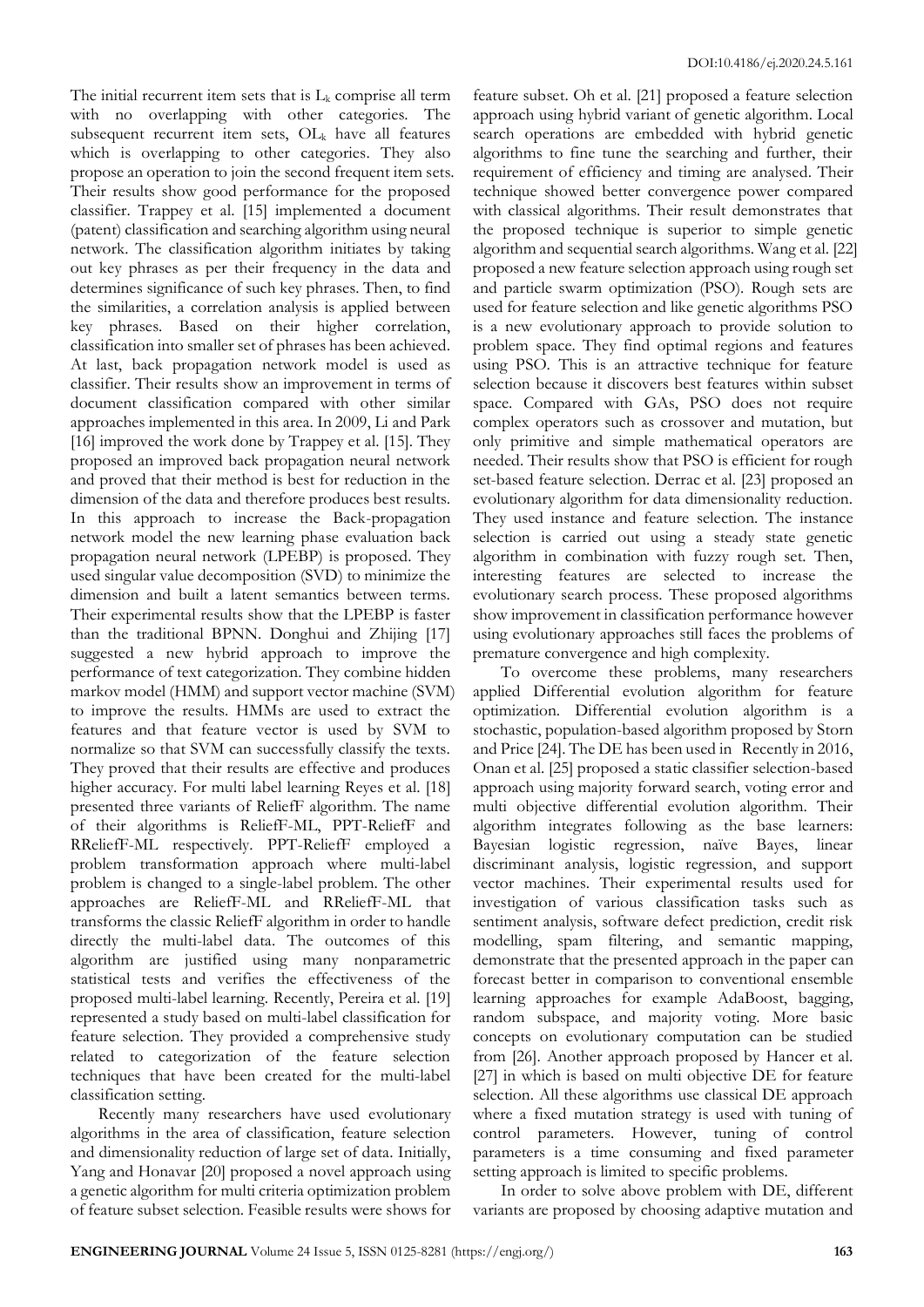tuning of parameter approach such as. Zhang et al. [28] proposed self-learning approach of DE for feature optimization. Hancer [29] proposed a new multi-objective approach of DE to find the homogeneous clusters by optimizing the feature set. Alswaitti et al. [30] proposed a variance-based DE with new crossover strategy to increase the convergence rate. Author links open overlay panel. Tarkhaneh et al. [31] proposed an improved mutation strategy for feature selection. However, all these algorithms depend on history for finding the randomness and thus lack specific guidance.

To overcome the above issues and to maintain the exploration and exploitation capability in DE, A novel self-adaptive mutation strategy is proposed for feature selection and further hybridized with NB and SVM classifiers to improve the accuracy in data classification. The overall goal of this paper is first to propose a selfadaptive DE for feature selection. Secondly combine this algorithm with NB and SVM classifier to improve the accuracy of these classifier. Third to compare both the hybrid variants of classifiers and investigate the performance of both these classifiers.

Our approach is different from the previous approaches as in our approaches  $DE/r$  and  $/1$  mutation strategy is used whereas in our approach  $DE/r$  and  $/2$ mutation strategy is used with self-archival approach for control parameters calculation. This is done to improve the convergence speed and calculation precision. Secondly, in previous approaches feature selection and clustering are performed independently and therefore it is difficult to find out if the selected set of features are applicable for the obtained clustering partitions. Whereas in our hybrid strategy both the feature selection and clustering are performed simultaneously, and this ensure that the n optimal number of clusters are preserved and also reducing the irrelevant features.

The proposed algorithms DENB and DESVM are applied on 25 UCI text datasets and compared with other classical SVM and NB classifiers as well as 2 new variants of classifiers proposed by Diab et al. [32] for investigating the performance. The results show that our proposed hybrid classifier is giving better results as compared to these existing approaches. In addition to this we have also evaluated our approaches on blood cancer image datasets. The results show that our approaches are giving better results as compared to conventional approaches and when compared with each other DENB is giving better performance.

This paper is mainly categorized into 4 sections. Section 2 discuss Section 2 presents preliminaries and proposed algorithm. Section 3 demonstrate results and comparative analysis. The last section 4 discusses the conclusion and future aspects.

# **2. Related work**

In this section, a discussion about the relevant techniques for the proposed algorithm are described. After that, proposed hybrid algorithm is summarized using these techniques. Two algorithms are proposed to increase the performance of feature selection using the consistency evaluation criterion.

### **2.1. Naïve Bayesian Learning (NBL)**

The naïve Bayesian classifier is simple, efficient but at the same time it is extremely sensitive to feature selection. Use of this will improve the features from a set of attributes. The explanation of this algorithm is as follow.

In a data training set, each instance is represented as an attribute values of vector element $(v_1, v_2, v_j, \ldots, v_k),$ where  $j = 1, \dots, k$  and  $v_j$  represent the  $j^{th}$  attribute value. For a novel overlooked example of the form  $\langle v_1, v_2, v_j, \ldots, v_k \rangle$ , naïve Bayesian allocates a new class say  $d_{pred}$  that has a maximum conditional probability value which is obtained by using Eq. (1).

$$
d_{pred} = argmac_{d \in D} \frac{P(v_1, v_2, \ldots, v_k | d) . p(d)}{p(v_1, v_2, \ldots, v_k)} \tag{1}
$$

In Eq. (1),  $D$  is all classes set, For class  $d$ ,  $p(d)$  is probability value, probability  $p(v_1, v_2, ..., v_k)$  is attributes to  $1, 2, \ldots, k$  on the  $v_1, v_2, v_i, \ldots, v_k$  and  $P(v_1, v_2, \ldots, v_k | d)$  is the probability for all the attributes on values for instance of *d* .

Naïve Bayesian algorithm assume that the occurrences of each word value is autonomous among the class values. Therefore, the probability of aggregation satisfies the class *d*. The probability of various features is represented in terms of Eq. (2). Also using Eq. (2), new class  $d_{pred}$  can be modelled as Eq. (3).

$$
p(v_1, v_2 \dots, v_k | d) = \prod_{i=1}^n p(a_i / d)
$$
 (2)

$$
d_{pred} = argmac_{d \in D}p(d). \prod_{i=1}^{n} p(a_i/d)
$$
 (3)

where training data set might evaluate  $p(d)$  and  $p(a_i/d)$ . The conditional probability will be 0 If any value of the probability term is 0. In order to evade this situation Equation (4) can be implemented with Laplace smoothing.

$$
p(a_i/d) = \frac{count(a_i, d) + 1}{count(d) + |v|} \tag{4}
$$

Here,  $count(a_i, d)$  represents the is attribute  $i$  count containing  $a_i$  in class *d* of training data set,  $|v|$  is attribute i values and  $count(d)$  represents count of class d instances. This is used to create a novel noise free training set using these equations. In the proposed work, we implemented multinomial naïve Bayes. In Multinomial Naïve Bayesian [33] document is represented by utilizing the vector of words. In the presented work Eq. (3) is modelled and implemented as shown in Eq.(5).

$$
d_{pred} = argmac_{d \in D} [log\ p(d) + \sum_{i=0}^{n} f_i\ log\ p(v_i/d)] \ (5)
$$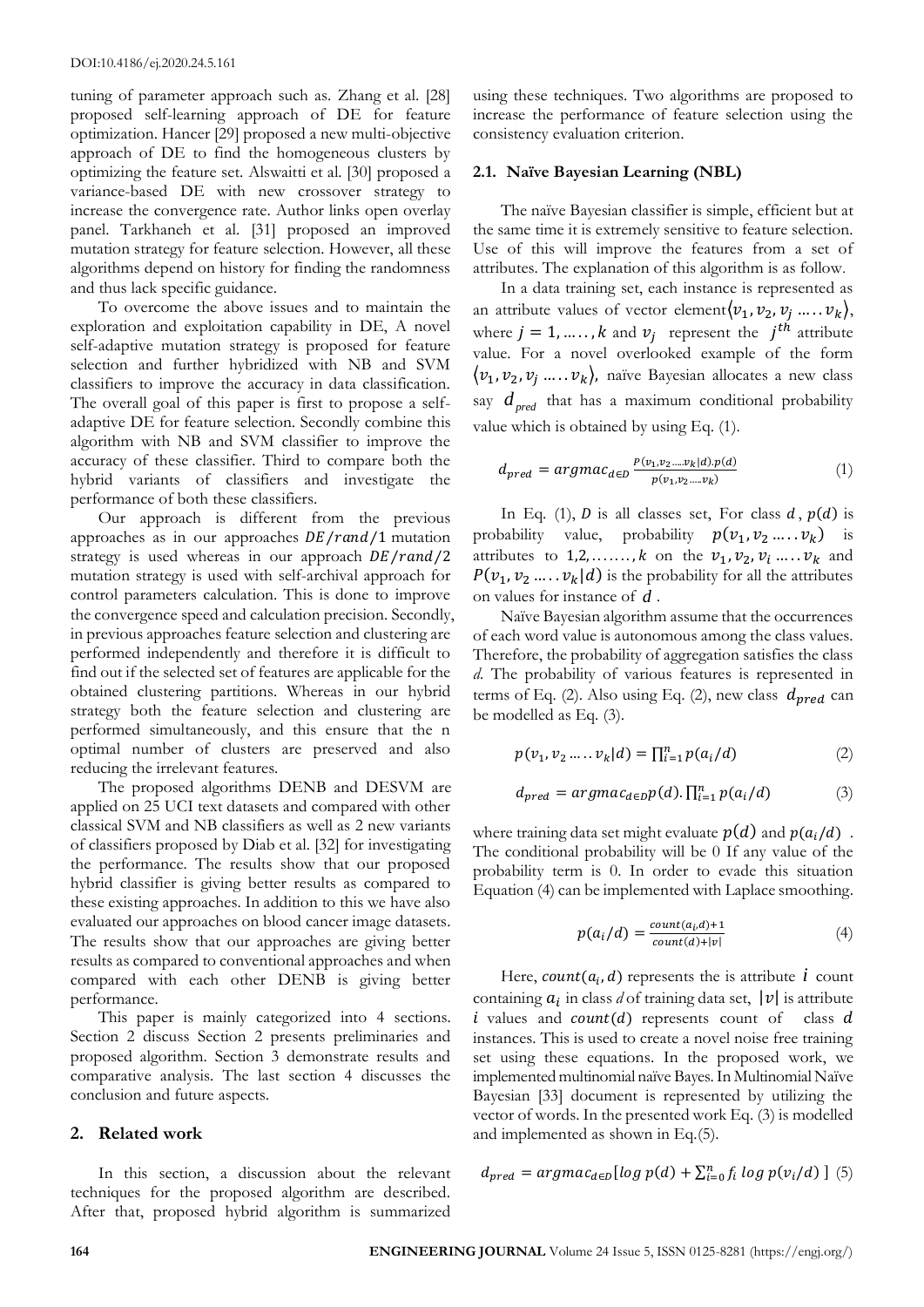where  $f_i$  is the count of frequency word in the dataset prepared for training the model.

# **2.2. Support Vector Machine (SVM)**

For the classification, pattern recognition and regression analysis, Vapnik [34] proposed the SVM classification approach. This support vector machine is a supervised learning algorithm which carries data model from nonlinear to a high dimensional space mapping for finding optimal hyperplane defined by various support vectors. In order to evaluate the decision function, this classifier is based on support vectors and work with linear models by utilizing the non-linear class boundaries.

Let's say a nonlinear function  $\varphi(x)$ . This function is used for mapping the  $X$  as a training set to a linear feature space which is also high dimensional. and  $w * \varphi(x) + b =$ 0 is the classifier hyperplane. Using  $f(x) = sign(w *$  $\varphi(x) + b$  as a decision function. In a similar manner nonlinear problem can also be solved into linear. Equation (6) denotes the optimization n numbers of problems in nonlinear classification hyperplane.

$$
\min_{w, b, \varepsilon} \frac{1}{2} w^T w + C \sum_{i=1}^n \varepsilon_i
$$
  
s.t.  $y_i(w^T * \varphi(x_i) + b) \ge 1 - \varepsilon_i \quad \varepsilon_i \ge 0, i = 1, 2, ... n$  (6)

here,  $\hat{C}$  is penalty parameter showing the more acceptance of misclassification.  $\varepsilon_i$  is non-negative slack variable. By introducing Lagrange formulation, the nonliner classifier can be converted into liner classifier and is represented as Eq. (7).

$$
\min_{\alpha} \frac{1}{2} \sum_{i=1}^{n} \sum_{j=1}^{n} y_i y_j \alpha_i \alpha_j K(x_i, x_j) - \sum_{i=1}^{n} \alpha_i,
$$
  
s.t.  $\sum_{j=1}^{n} \alpha_i y_i = 0, \ 0 \le \alpha_i \le C, \ i = 1, 2, \dots n \quad (7)$ 

In this equation,  $\alpha_i$  is the support value or weight if 2.3.3. 2.3.3. Crossover  $0 \leq \alpha_i \leq c$ ,  $x_i$  is the support vector while the kernel 4. function is defined as  $K(x_i, x_j) = \varphi(x_i) * \varphi(x_j)$ . The support machine will find both the centers  $x_i$  and weight  $\alpha_i$  and obtain unique solution when choosing parameter  $\mathcal C$ .

### **2.3. Differential Evolution Algorithm (DE)**

Differential evolution algorithm is an exploratory, population based, stochastic algorithm utilized to solve continuous and discrete optimization problems. Differential evolution algorithm was proposed by Storn and Price [24] in 1997 as exploratory algorithm for finding an optimal solution in a large search space. In the evolution algorithm, firstly, solution vectors are randomly initialized and further improved by using differential operators. These operators are described in terms of various steps such as fitness evaluation, mutation, crossover and selection. The implementation is done as per following steps:

### 2.3.1. Initialization

In the first step of this algorithm, initialization of candidate solution say  $X$  is done in search space and solution vector in differential evolution can be represented  $asX_i = \{x_{i1}, x_{i2}, \ldots, x_{ij}, \ldots, x_{iD}\}.$  These solution vectors can be represented as Eq. (8).

$$
x_{ij} = x_j^{min} + R(0,1)(x_j^{max} - x_j^{min})
$$
 (8)

where  $i = \{1,2,\ldots,NP\}$  and  $NP$  is the populations size,  $j = \{1,2,...,D\}$  and D is the search space dimensionality. (0, 1) is the uniformly distributed random. Predefined maximum and minimum values of parameter *j* are defined as  $x_j^{min}$  and  $x_j^{max}$ .

# 2.3.2. 2.3.2. Mutation

Mutation is the foundation for differential evolution algorithm and is a major benchmark for assessing the efficiency of various DE algorithms. To develop the search space, each solution space has to go through mutation strategy. During this stage, new vectors are generated as weighted difference and are added with existing vector. Let us support that  $X_{i,G}$  is a target vector and  $V_{i, G+1}$  is a mutant vector. This mutant vector is generated using Eq. (9).

$$
V_{i,G+1} = X_{r1,G} + F \cdot (X_{r2,G} - X_{r3,G}) \tag{9}
$$

where  $r_1$ ,  $r_2$ ,  $r_3$  are the arbitrary keys belongs to [1, NP];  $r_1 \neq r_2 \neq r_3$  and scaling factor is represented as F. The value is in the range  $[0, 2]$ . This factor expends  $X_{r_{2,G}}$  and  $X_{r_{3,G}}$  difference.

Let's say  $U_{i,q+1}$  is a trail vector which is generated by implemented crossover in uniform manner. In this step, the target vector and mutant vector are mixed on the basis of crossover rate. This is done to increase the diversity and written as Eq. (10).

$$
U_{i,j,g+1} = \begin{cases} V_{i,j,g+1} & \text{if } (rand_{j,i} \leq C_r \text{ or } j = j_{rand}) \\ X_{i,j,g} & \text{otherwise} \end{cases} \tag{10}
$$

With  $j = 1, 2, \ldots, d$ , and  $rand_{j,i}$  is an equally distributed random number from 0 to 1,  $C_r \in [0,1]$  is crossover probability. This parameter controls fractional parameters values which are derived from the mutant vector.

2.3.4. Selection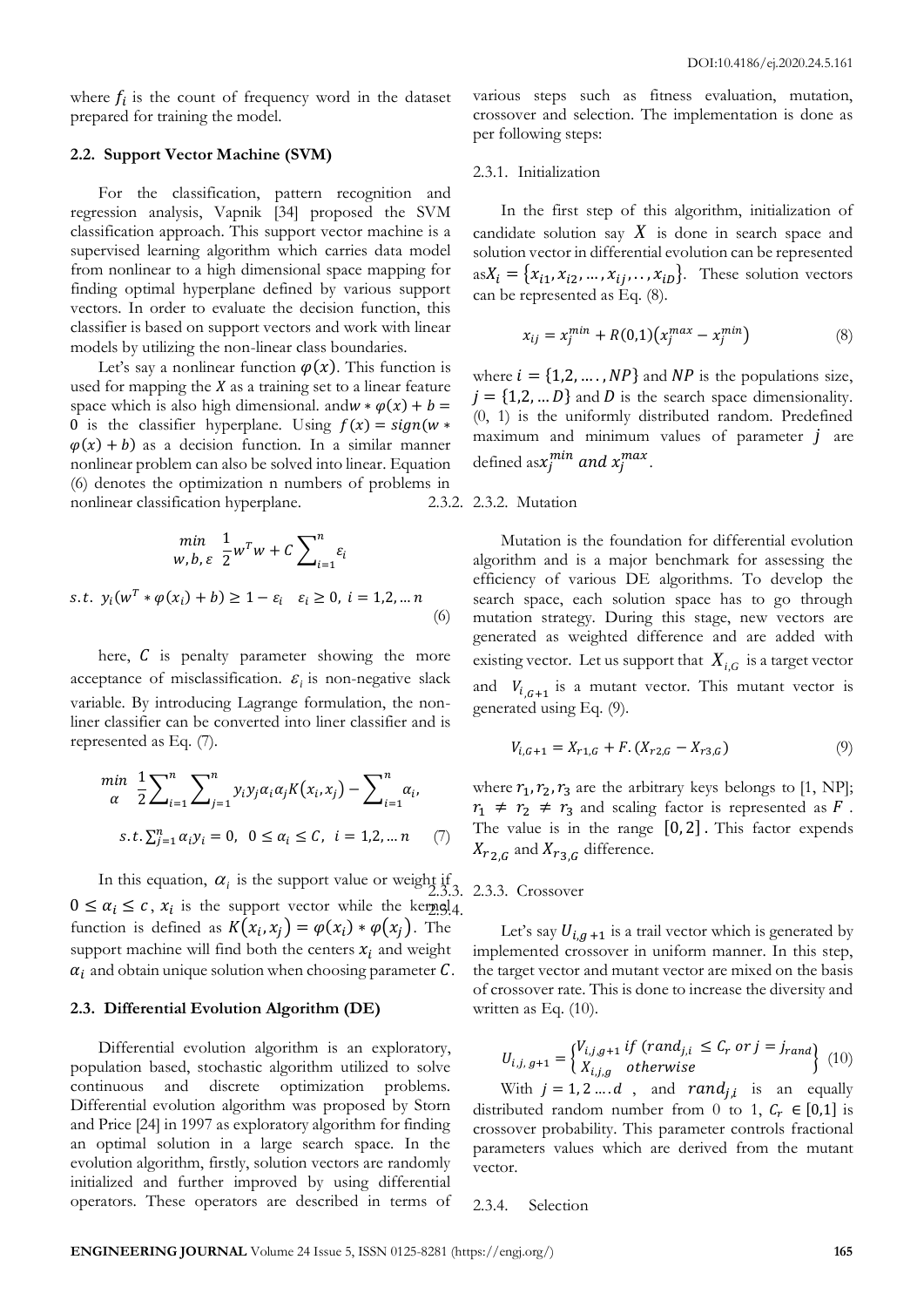Selection process starts with comparing the fitness values of each individual vectors and chooses the best optimized value for the next generation. If trial vector at generation  $g + 1 (U_{i, g+1})$  produces more cost value compare to target vector, then trial vector replaces target vector in next generation. Therefore, the target vector  $(X$ is obtained using Eq. (11).

$$
X_{j,g+1} = \begin{cases} U_{j,g+1} & \text{if } f\left(U_{j,g+1}\right) \le f\left(X_{j,g+1}\right) \\ X_{j,g+1} & \text{otherwise} \end{cases} \tag{11}
$$

where  $f(X)$  defines the objective function with decision variable X and  $j = 1, 2, \ldots$  NP. The procedure of mutation, recombination and selection done to achieve a stopping condition.

In the recent years it is observed that the researchers implemented differential evolution in machine learning techniques particularly in the field of text classification. The techniques are effective to produce good results and that is the reason this work is inspired by DE

# **2.4 The Proposed Algorithms**

This section presents proposed algorithms for text and image feature classification. As like supervised feature selection method, our proposed algorithms generate candidate subset followed by evaluation process based on specified criteria. Finally, best features are computed.

### 2.4.1 DE to Fine Tune Naïve Bayes and SVM Classifier

DE is proposed to fine-tune the Naïve Bayesian and SVM classifier by optimizing large set of features. The main objective to implement the algorithms is to obtain better classification accuracy. In this paper, our algorithms are labelled as DENB and DESVM. Both the algorithms identifying the subgroup of most valuable features and evaluates classification accuracy**.** The implementation of DE start with the selection of  $n$  arbitrary elements for finding best using iterative approach. Then, NB and SVM are used for every solution to check the performance. Selected fit feature elements considered by DE are further used to produce next generation solution. Likewise, the accuracy for obtaining best features are achieved. This analysis or process stays till the convergence of the performance of NB and SVM meet**.** The DESVM and DENB algorithm steps are as shown below.

|  | Proposed algorithm DENB and DESVM |  |  |  |
|--|-----------------------------------|--|--|--|
|--|-----------------------------------|--|--|--|

|  | Input: training samples, classes                                                                                                              |  |  |  |  |
|--|-----------------------------------------------------------------------------------------------------------------------------------------------|--|--|--|--|
|  | Output: final solution as set of better NB or SVM                                                                                             |  |  |  |  |
|  |                                                                                                                                               |  |  |  |  |
|  | $\frac{1}{2}$ , $\frac{1}{2}$ , $\frac{1}{2}$ , $\frac{1}{2}$ , $\frac{1}{2}$ , $\frac{1}{2}$ , $\frac{1}{2}$ , $\frac{1}{2}$ , $\frac{1}{2}$ |  |  |  |  |

Generate population by using lower bound,upper bound and random number Set Generation =25, Cr=.9, Fmin, Fmax, Lb and Ub, th=0.6

Initialize sample text dataset and classes;

*% Efficiency on full samples*

 temp=true (1, size(samples,2)); objective original = apply classical SVM or NB classifiers

*% Dimension or Number of variables*

D=size(samples,2)

*% generate population*

for  $i=1$ : Np Calculate the performance of SVM or NB on full set

 *% calculate objective function*

$$
f_{obj} = \sum_{i=1}^{NP} alpha * (\frac{\#trial\ vector}{Total\ Feature}) + (1 - alpha) * (1 - \nperf_{classification})
$$
\n
$$
- perf_{classification}
$$

end

for gen = 1: generation  
for 
$$
k = 1: NP
$$
  
Geometric three random numbers: 1: 2 and 23 where,  $1 + 2 + 2$ 

three random numbers r1, r2and r3 where r1≠r2≠r3

% Calculate mutation:  

$$
F = F_{min} + (F_{max} - F_{min}) * rand(1, D)
$$

$$
Y_{i,G+1} = X_{r1,G} + +F.(X_{r2,G} - X_{r3,G}) + F.(X_{r4,G} - X_{r5,G})
$$

$$
\% (Apply trial vector/crossover\nU_{i,j,g+1} = \begin{cases} V_{i,j,g+1} \text{ if } (rand_{j,i} \leq C_r \text{ or } j = j_{rand}) \\ X_{i,j,g} \text{ otherwise} \end{cases}
$$

Calculate the performance of SVM or NB on selected set

$$
f_{obj} = \sum_{i=1}^{NP} alpha * (\frac{\#trial\ vector}{Total\ Feature}) + (1 - alpha) * (1 - \nperf_{classification})
$$
  
-  $perf_{classification}$ 

newVal<=prevVal performance = newPerfVal; end besteff= performance;  $features = nnz(pop(idx,:)>th)$ end end

In the proposed scheme a new self-adaptive mutation approach is proposed which can improve the convergence speed. We have used  $DE/r$  and  $/2$  mutation strategy and the mutation operator choose the best operator from the 3 random vectors. The value of scaling factor  $\vec{F}$  is selected as per below equation

$$
F = F_{min} + (F_{max} - F_{min}) * rand(1, D) \tag{12}
$$

$$
Y_{i,G+1} = X_{r1,G} + +F \cdot (X_{r2,G} - X_{r3,G}) + F \cdot (X_{r4,G} - X_{r5,G}) \tag{13}
$$

In each iteration the value of mutation vector is changed as per the lower bound  $Lb$  and upper bound  $Ub$  values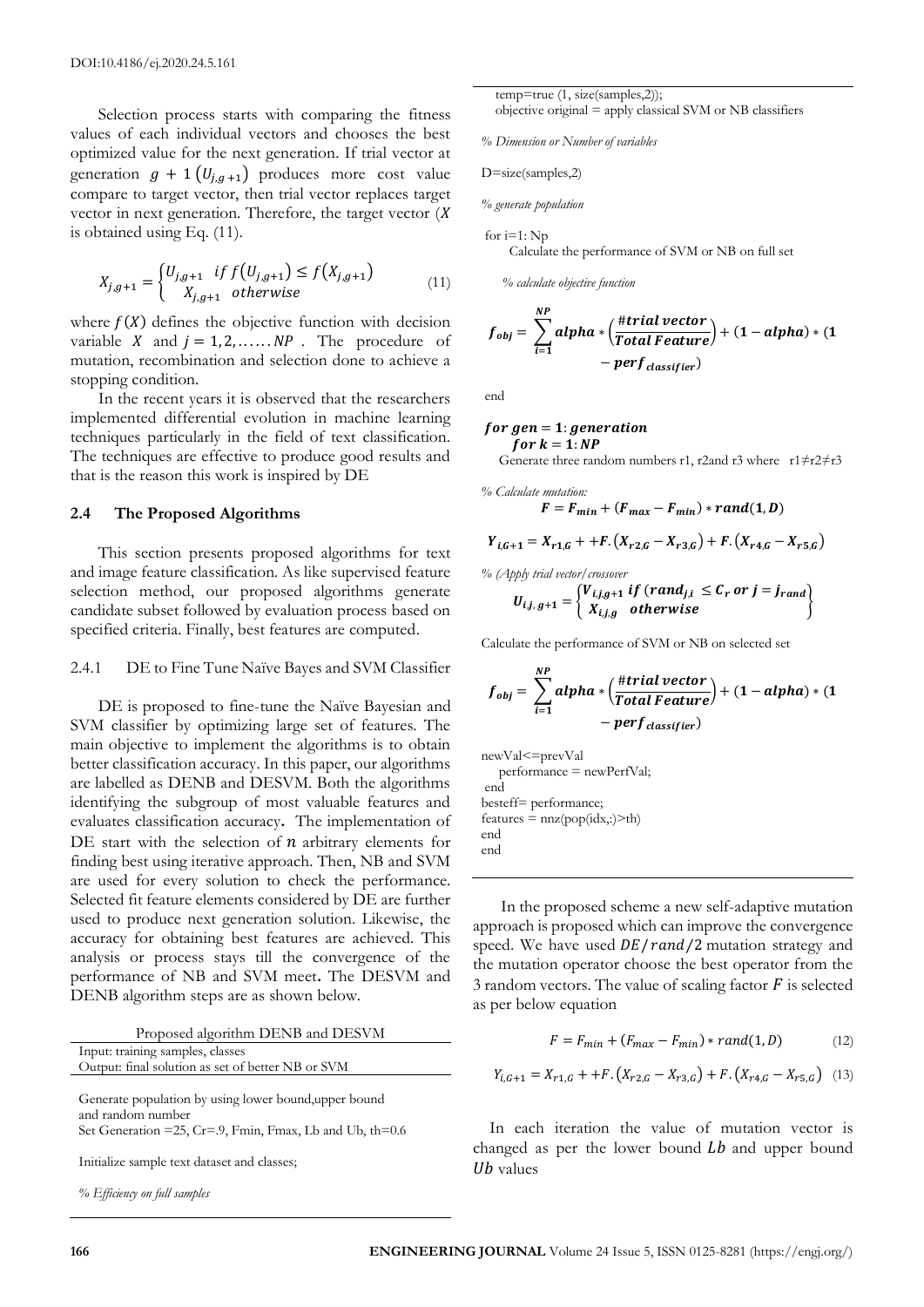$$
Y_{i,G+1} = \begin{cases} Y_{i,G+1} & \text{if } Y_{i,G+1} < Lb \\ Y_{i,G} & \text{if } Y_{i,G+1} > Ub \end{cases} \tag{14}
$$

where  $Lb$  and  $Ub$  are calculated as

$$
Lb = zeros(1, D)
$$
  
\n
$$
Ub = ones(1, D)
$$
\n(15)

The trail and crossover vectors are chosen as per belgys.1

$$
U_{i,j,g+1} = \begin{cases} V_{i,j,g+1} & \text{if } (rand_{j,i} \leq C_r \text{ or } j = j_{rand} \\ X_{i,j,g} & \text{otherwise} \end{cases} \tag{16}
$$

where,  $U_{i,g+1}$  is a trail vector which is generated by implemented crossover in uniform manner.

This approach can generate the diverse mutant vector. when  $Y_{i,G+1} < Lb$  mutation vector is chosen from next generation and when  $Y_{i,G+1}$ . Ub mutant vector is chosen from the current population. Convergence sped is also improved by this solution. When  $Y_{i,G+1} < Lb$  then directly  $Y_{i,G+1}$  is set as the mutant vector. The added parameter rand in calculating the scaling factor will ensure that the value should always be greater than 0 and this helps the generation to fall into local optima.

Although our new proposed DE variant can optimise the feature subset, but this may still have the redundant feature subset due the fact that the basic fitness function will not try to minimise the feature subset. This require a new formula for fitness function in order to achieve the maximum classification accuracy.

$$
f_{obj} = \sum_{i=1}^{NP} alpha * \left(\frac{\#trial\ vector}{Total\ Feature}\right) + (1 - alpha) * (1 - \nperf_{classifier})
$$

where

$$
perf_{classifier} = SVM/NB
$$
\n<sup>(17)</sup>

In the above equation *alpha* is taken as constant value  $0.15.$  trial vector is the feature selected from feature selection approach for the new generation. Total feature is the length of the selected the features.

From the above equation we can see the relative importance of alpha and  $(1 - alpha)$  in setting up the feature set and classifier's output. As classifier's performance is always important as compared to the feature set the value of  $(1 - alpha) > alpha$ . As it is evident that that redundancy (number of features) are always greater than the relevancy (Classifier's output). Therefore, to balance this trial vector is divided by length of vectors. By doing this the selection of redundant feature subset is solved. But this may have a problem of choosing lower feature subset having lower classifier's performance. To solve this, we propose another approach where in the initial process, we first optimize the classifier's performance and later full feature set is added to the fitness function. In the final stage the archived outcome of initial stage which make sure that the feature set is

minimized during evolutionary process and based on the higher performance of classifier. This help the evolutionary process to look for the optimization of larger feature subset with higher classifier's performance.

### **3. Experimental Results**

## 3.1. Experimental Settings

The performance and effectiveness of the proposed algorithms are evaluated using 25 datasets obtained from UCI repository [35]. Missing values were simply ignored. The classification accuracy of both the algorithms for every dataset is obtained by 100 iteration run over 30 time. The experiment is performed using MATLAB with system configuration as 2.11 GHz, Intel ® Core™ i7-8650U CPU@1.90GHz and 16GB RAM. Different parameters as shown in Table 1 are used during the implementation phase of this work.

Table 1. Different experimental parameters with their setting values.

| Defined Parameters | Setting value |
|--------------------|---------------|
| Population (NP)    | 50            |
| No of Iteration    | 100           |
| Crossover rate     | 0.9           |
| Threshold          | 0.6           |
| Min Scaling Factor | 0.5           |
| Max scaling Factor | 1.0           |
| alpha              | 0.15          |

### 3.2. Result Analysis

For analysing the results for DESVM and DENB, 25 UCI text datasets are chosen. Also, the proposed algorithms are evaluated on image dataset. For image analysis, blood cancer image dataset consist of 231 images is used. We applied Friedman's test in proposed experimental study. The values are estimated using Microsoft excel for calculating the  $p$  values. This is shown in Table 5 and Table 6. The information related to chosen 25 datasets are shown in Table 2.

For text-based classification, the mutation factor will increase the accuracy and improve the issues related to local optima. This make DE closer to random search to improve the search accuracy. In our experiment, the mutation factor is calculated by taking minimum and maximum mutation factor as .5 and 1 and further estimated random values of mutation for each iteration. The cross over rate is taken as 0.9 because using this algorithm produces best result. To increase likelihood of finding global optimum and solution space the number of generations are limited to 100 and population size to 50. Classification accuracy is recorded after running the algorithm 30 times for all values.

Table 3 shows the percentage accuracy of the proposed DESVM and DENB algorithm compared with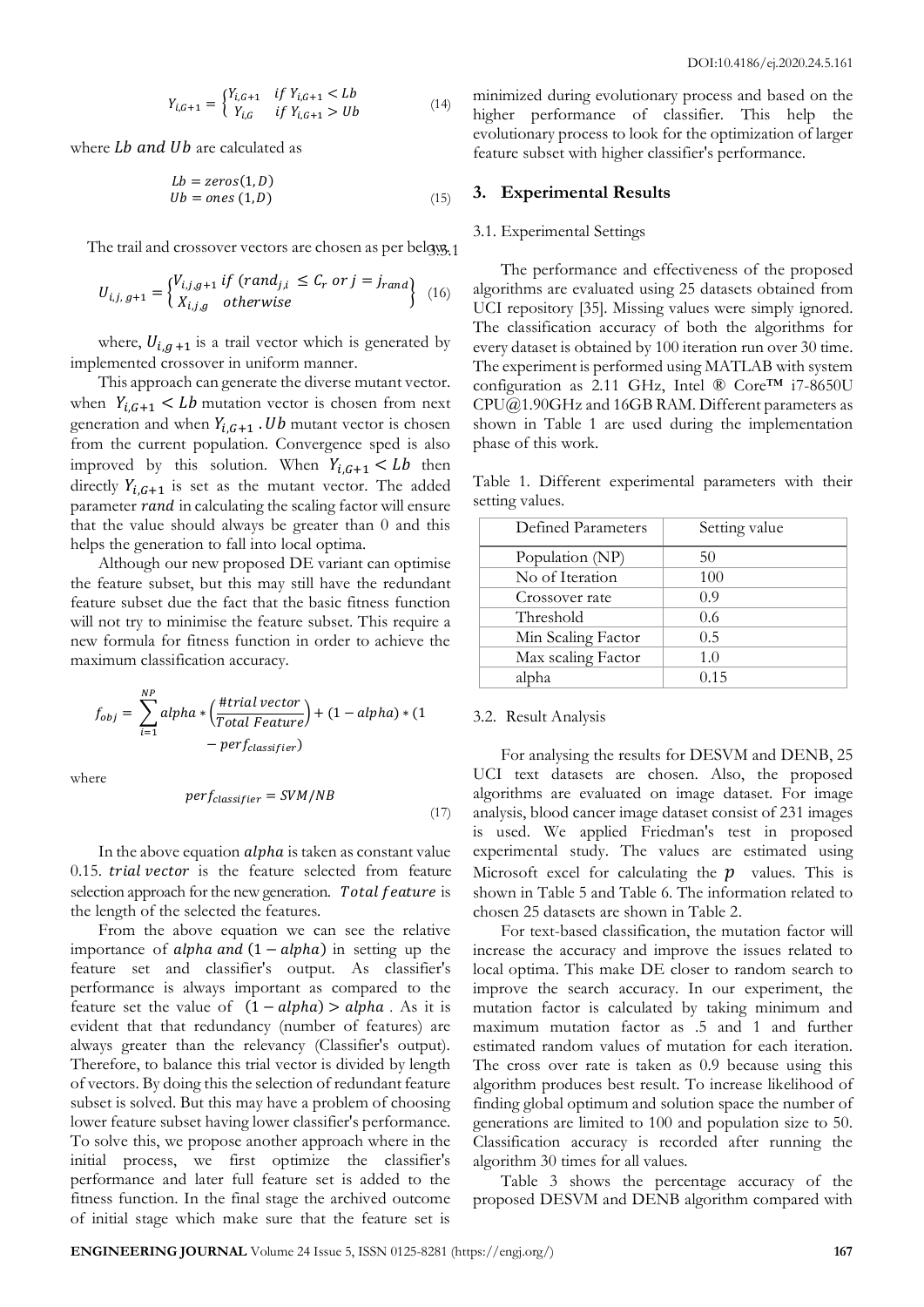work done by Diab and Hindi [32]. From the demonstrated results, proposed algorithm is showing better results for feature-based classification. From the results it can be deduced that our proposed algorithm is giving better classification accuracy when the data sets are high in comparison to less data sets. This is because high dimensional data sets have ability for good feature selection and better capability to train the data model. This also shows that use of differential evolution algorithm DE for feature selection is showing better results and giving optimized feature subset to classifiers to improve the

classification accuracy. Over 20 datasets, the proposed algorithm is producing better than NB-MPDE while produced best accuracy compared with classical SVM and NB. DESVM is giving best result of 99.1 on Dermatology data set whereas DENB shows better accuracy of 99.05 on Ionosphere data. Figure 1 is a box plot representation for all five algorithms tested on UCI text datasets. From the experimental results we can see that DESVM and DENB methods have higher efficiency for larger feature set than SVM, NB, NBMPDE. For this reason, we further applied both DESVM and DENB on image data.

| Table 2. Chosen datasets to evaluate results. |  |
|-----------------------------------------------|--|
|-----------------------------------------------|--|

|                 |      |                         |             |             | General UCI Data |
|-----------------|------|-------------------------|-------------|-------------|------------------|
| Data Sets       | Inst | Class                   | <b>Atts</b> | <b>Miss</b> |                  |
| breast-w        | 699  | 2                       | 10          | Y           |                  |
| heart-statlog   | 270  | 2                       | 14          | Ν           |                  |
| Ionosphere      | 351  | $\overline{c}$          | 35          | N           |                  |
| insdata         | 150  | 3                       | 5           | N           |                  |
| Zoo             | 101  | 7                       | 18          | N           |                  |
| Lung Cancer     | 32   | 3                       | 57          | Y           |                  |
| liver-disorders | 345  | $\overline{\mathbf{c}}$ | 8           | N           |                  |
| Hepatitis       | 155  | $\mathfrak{2}$          | 20          | Y           |                  |
| heart-h         | 294  | 5                       | 14          | Y           |                  |
| heart-c         | 303  | 5                       | 14          | Y           |                  |
| haberman        | 306  | $\mathfrak{D}$          | 14          | N           |                  |
| Diabetes        | 768  | $\overline{c}$          | 9           | Ν           |                  |
| cylinder-bands  | 512  | 2                       | 40          | Y           |                  |







Class 1 Class 2



Fig. 2. Image clusters obtained from blood cancer dataset. The proposed algorithms are further evaluated for

image data. Blood cancer dataset is taken for testing the accuracy of classical SVM, NB and proposed DESVM and DENB. A sample images of two cells clusters is shown in Fig. 2. One cluster is having cancerous images and another with non-cancerous images. The clustering of image sets is done using k means algorithm which is computationally

| ı sets        |      |              |       |             |
|---------------|------|--------------|-------|-------------|
| Data Sets     | Inst | <b>Class</b> | A tts | <b>Miss</b> |
| credit-g      | 690  | 2            | 16    | Υ           |
| Breast Cancer | 286  | 2            | 10    | Y           |
| Vehicle       | 846  | 4            | 19    | N           |
| Trains        | 10   | 2            | 33    | Y           |
| optdigits     | 5620 | 10           | 65    | N           |
| Sonar         | 208  | 2            | 61    | N           |
| WineData      | 178  | 3            | 14    | N           |
| Dermatology   | 366  | 6            | 34    | Y           |
| spambase      | 4601 | 2            | 58    | N           |
| Soybean       | 683  | 19           | 36    | Y           |
| Glass         | 3196 | 7            | 10    | N           |
| Ecoli         | 214  | 8            | Q     | Ν           |
|               |      |              |       |             |

simple and faster. Then the segmented datasets are used as input for various algorithms. The comparative performances of various algorithms are shown in Table 4. For the considered image dataset, DESVM classification accuracy is 98.55% compared with classical SVM accuracy of 86.96%. On the other hand, DENB produces 100% accuracy as compare to simple NB accuracy of 95.65%. This establishes that the proposed methods are effective for DE based hybrid classification. Also, for better understanding a box plot representation w.r.t classification accuracy is shown in Fig. 3. It shows that DENB performs significantly better in comparison to other models.



Fig. 3. Box Plot for classification Accuracy of SVM, NB, DESVM, DENB using image dataset.

In this work, a comparison based on execution time for all the presented algorithms using all datasets is also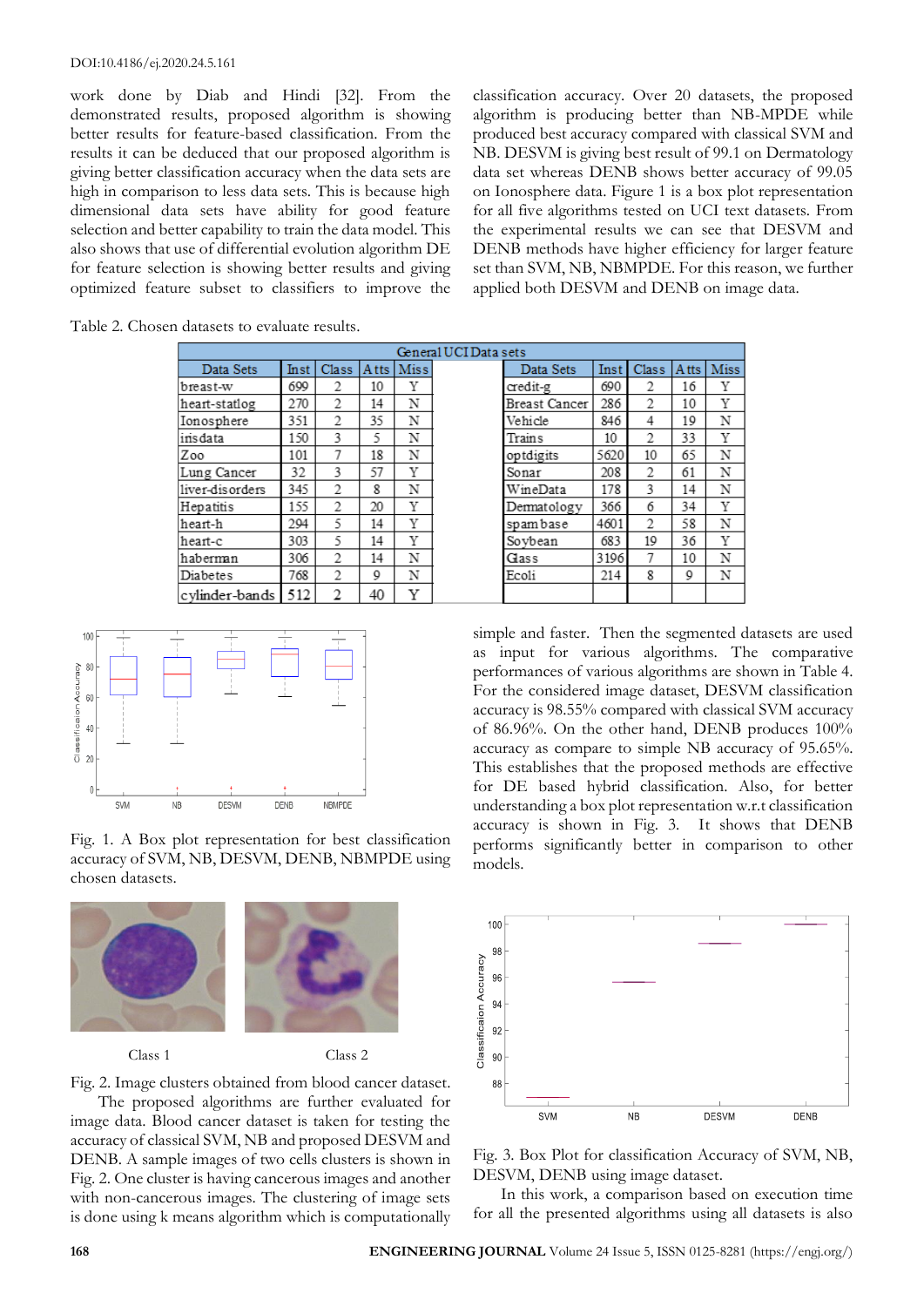presented. This is shown in Table 5. The timings are shown in minutes for each method to terminate. The worst time for DESVM is 285.3658 min and DENB is 270.3515 min. The results also indicate that the metaheuristics algorithms perform slowly as compared to classical methods like NB and SVM. Therefore, it can be concluded that NBMPDE has the worst execution time (average) of 67.15 followed by DESVM of 24.42 min and finally DENB of 19.15 min.

| Table 3. Comparing best efficiency results with SVM, NB, NBDE, SVMDE and NB-MPDE. |  |
|-----------------------------------------------------------------------------------|--|
|-----------------------------------------------------------------------------------|--|

| Data Sets            | $\overline{\text{SVM}}\%$ | Proposed DESVM % | $NB\%$          | Proposed<br>DENB % | NB-MPDE%     |
|----------------------|---------------------------|------------------|-----------------|--------------------|--------------|
| breast-w             | 99.04                     | 99.04            | 98.09           | 99.04              | 96.43        |
| heart-statlog        | 88.89                     | 88.89            | 81.48           | 88.89              | 84.82        |
| Ionosphere           | 95.238                    | 96.2             | 90.48           | 99.05              | 92.09        |
| irisdata             | 84.44                     | 84.44            | $\mathbf{1}$    | $\mathbf{1}$       | 91.01        |
| Zoo                  | 89.66                     | $\mathbf{1}$     | 86.21           | 93.1               | 91           |
| Lung Cancer          | 30                        | 90               | 30              | 90                 | 66.67        |
| liver-disorders      | 60.58                     | 62.5             | 60.58           | 61.538             | 54.84        |
| Hepatitis            | 61.7                      | 78.72            | 59.57           | 76.6               | 86.96        |
| heart-h              | 70.46                     | 86.36            | 75              | 87.5               | 81.52        |
| heart-c              | 60                        | 63.33            | 62.22           | 63.33              | 84.5         |
| haberman             | 72.53                     | 73.63            | 73.63           | 73.63              | 77.57        |
| Diabetes             | $\mathbf{1}$              | $\mathbf{1}$     | $0.8\,$         | $\mathbf{1}$       | 0.7          |
| cylinder-bands       | 37.65                     | 91.36            | 85.89           | 91.98              | 71.85        |
| credit-g             | 66.25                     | 83.09            | 67.15           | 85.51              | 74.1         |
| <b>Breast Cancer</b> | 83.59                     | 88.51            | 81.48           | 90.12              | 71.69        |
| Vehicle              | 71.43                     | 85.71            | $\overline{50}$ | 60.71              | 69.14        |
| Trains               | $\overline{50}$           | $\mathbf{1}$     | $\mathbf{1}$    | $\mathbf{1}$       | 70           |
| optdigits            | 75.67                     | 82.65            | 75.881          | 83.49              | 89.73        |
| Sonar                | 62.903                    | 91.94            | 50              | 91.94              | 74.52        |
| WineData             | $\mathbf{1}$              | $\mathbf{1}$     | 98.11           | $\mathbf{1}$       | $\mathbf{1}$ |
| Dermatology          | 97.29                     | 99.1             | 88.29           | 97.3               | 96.09        |
| spam base            | 71.59                     | 83.77            | 84.42           | 87.23              | 94.7         |
| Soybean              | 86.96                     | 88.04            | 86.96           | 91.3               | 87.46        |
| Glass                | 78.46                     | 83.07            | 75.39           | 89.23              | 76.28        |
| Ecoli                | 76.24                     | 80.21            | 71.29           | 77.23              | 79.6         |

Table 4. Comparing efficiency results with SVM, DESVM, NB and DENB.

| Image Data<br>Set      | $\sim$ SVM% | DESVM% | $NB\%$ | DENB $\%$ |
|------------------------|-------------|--------|--------|-----------|
| <b>Blood</b><br>Cancer | 86.96       | 98.551 | 95.65  | 100       |

Table 5. Average execution time comparison.

| Data Sets     | <b>SVM</b>  | <b>DESVM</b> | NB        | <b>DENB</b> | <b>NBMPDE</b> |
|---------------|-------------|--------------|-----------|-------------|---------------|
| breast-w      | 0.016275945 | 3.09383      | 0.0053795 | 1.824026667 | 1.9844        |
| heart-statlog | 0.005542645 | 3.25744667   | 0.0056584 | 2.277996667 | 1.0509        |
| Ionosphere    | 0.025063483 | 6.15933167   | 0.0143597 | 4.921103333 | 6.3357        |
| irisdata      | 0.0014053   | 1.216139     | 0.0024203 | 0.800299167 | 0.2796        |
| Zoo           | 0.00184987  | 2.25108833   | 0.0150537 | 6.41616     | 1.8919        |
| Lung Cancer   | 0.000756421 | 1.196296     | 0.0210496 | 6.708303333 | 1.284         |

**ENGINEERING JOURNAL** Volume 24 Issue 5, ISSN 0125-8281 (https://engj.org/) **169**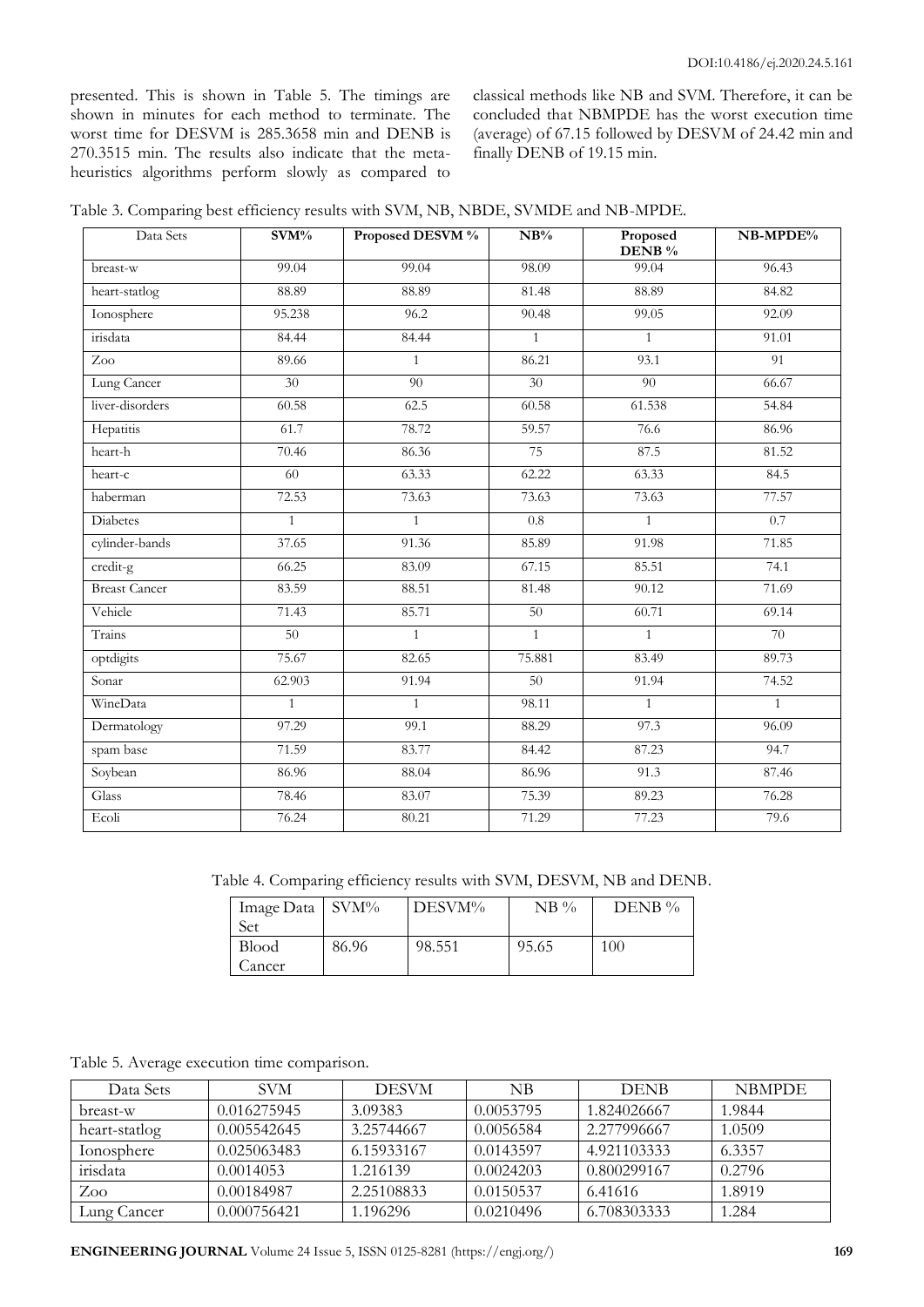### DOI:10.4186/ej.2020.24.5.161

| liver-disorders      | 0.007282228 | 5.39469833 | 0.0051627 | 2.509405    | 0.5725 |
|----------------------|-------------|------------|-----------|-------------|--------|
| Hepatitis            | 0.012535853 | 1.73717333 | 0.0065701 | 2.146113333 | 1.1567 |
| heart-h              | 0.014955667 | 2.43758833 | 0.0055638 | 1.298925    | 2.7913 |
| heart-c              | 0.031909117 | 4.88777667 | 0.0102377 | 3.641766667 | 2.8929 |
| haberman             | 0.004981557 | 1.4005495  | 0.0015534 | 0.512814667 | 0.3027 |
| Diabetes             | 0.000529656 | 0.49058317 | 0.002674  | 0.8975955   | 1.7585 |
| cylinder-bands       | 0.033358917 | 8.11419167 | 0.0111716 | 3.079285    | 11.982 |
| credit-g             | 0.008001742 | 4.65826    | 0.0130308 | 3.451463333 | 7.8464 |
| <b>Breast Cancer</b> | 0.005513282 | 3.09383    | 0.0071114 | 1.563721333 | 0.748  |
| Vehicle              | 0.011408195 | 4.43814167 | 0.0103748 | 4.076883333 | 11.74  |
| Trains               | 0.00053008  | 0.32924867 | 0.0091031 | 1.820838333 | 0.1618 |
| optdigits            | 0.114917917 | 245.698756 | 0.244369  | 145.6987667 | 1372.3 |
| Sonar                | 0.01924225  | 2.22871667 | 0.0205217 | 10.02882167 | 8.3695 |
| WineData             | 0.002822402 | 2.51297667 | 0.0071925 | 2.41239     | 1.0916 |
| Dermatology          | 0.007536052 | 6.25724667 | 0.0300603 | 10.62367167 | 17.716 |
| spam base            | 0.051831817 | 285.3658   | 0.360805  | 270.3515    | 172.23 |
| Soybean              | 0.002835475 | 3.01467667 | 0.0054439 | 1.498255833 | 108.94 |
| Glass                | 0.005343313 | 4.582695   | 0.0089511 | 3.836873333 | 1.9171 |
| Ecoli                | 0.00601983  | 5.567305   | 0.0088914 | 2.481975    | 2.5761 |
| cars                 | 0.030784333 | 25.4946333 | 0.0120861 | 2.904455    | 5.9351 |

Table 6. Friedman test statistics.

|                         | 20      |
|-------------------------|---------|
| Chi sq                  | 271.26  |
| Df                      |         |
| Asymptotic significance | 1.7E-57 |

Table 7. Rank of different algorithms.

| Strategies      | Mean rank on best value |
|-----------------|-------------------------|
| SVM             | 3.36                    |
| <b>DESVM</b>    | 1.92                    |
| <b>PSOSVM</b>   | 3.96                    |
| <b>DEPSOSVM</b> | 1.76                    |
| NB-MPDE         | 2.84                    |

Table 8. Feature subset reduction on all the benchmark data.

|             | 5.4,5.6     |
|-------------|-------------|
| DENB, DESVM | 6.1, 6.7    |
| DENB, DESVM | 6.2,6.8     |
| DENB, DESVM | 4,4         |
| DENB, DESVM | 6.5,7.8     |
| DENB, DESVM | 20.2,21,1   |
| DENB, DESVM | 4,4         |
| DENB, DESVM | 8.2,8.2     |
| DENB, DESVM | 6.8,7       |
| DENB, DESVM | 6.8,7       |
| DENB, DESVM | 6.8,7       |
| DENB, DESVM | 8,8         |
| DENB, DESVM | 17.9,18.5   |
|             | DENB, DESVM |

| credit-g             | DENB, DESVM | 5.8,6.1 |  |
|----------------------|-------------|---------|--|
| <b>Breast Cancer</b> | DENB, DESVM | 6.8,7   |  |
|                      |             |         |  |
| Vehicle              | DENB, DESVM | 5.1,5.3 |  |
| Trains               | DENB, DESVM | 5.1,5.2 |  |
| optdigits            | DENB, DESVM | 5.1,5.1 |  |
| Sonar                | DENB, DESVM | 5.1,5.0 |  |
| WineData             | DENB, DESVM | 5.1,5.1 |  |
| Dermatology          | DENB, DESVM | 5.1,5.2 |  |
| spam base            | DENB, DESVM | 5.1,5.3 |  |
| Soybean              | DENB, DESVM | 5.1,5.4 |  |
| Glass                | DENB, DESVM | 5.1,5.5 |  |
| Ecoli                | DENB, DESVM | 5.1,5.6 |  |
|                      |             |         |  |

Table 8 shows the details of total and average feature subset reduced on benchmark functions by our proposed algorithm. From the results we can observe that the total feature subset is reduced to less than the  $1/3<sup>rd</sup>$  of total feature set. Wang et al. [36] suggested the measurement of feature reduction. As suggested by this approach feature should be reduced to fixed 50% of total feature set which is not the case with the proposed approach and our algorithm is showing far more better results in comparison to other algorithms. This is due to the fact that in wrapper approaches classifier; s is used for feature selection whereas in our approach feature selection is separate process and, in our approach classier is not used for feature selection. Also, as we can see from the results, our approach is showing better results in terms of classifier's accuracy. Therefore, from the results we can say that this proposed approach should be accepted as another filter selection approach for fine Tuning of Text and Image Data using Differential Evolution with SVM and Naïve Bayes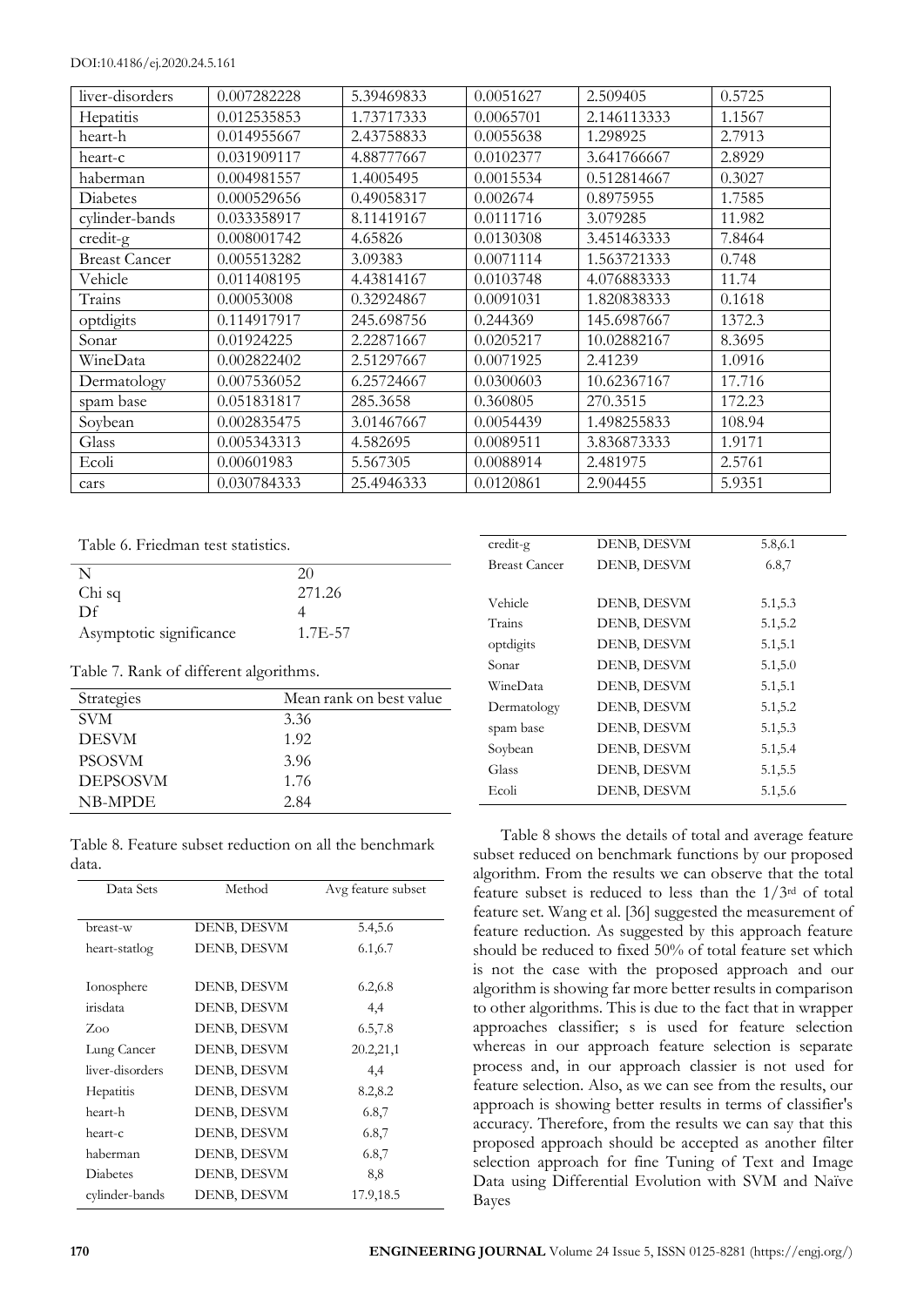From all the experimental results the overall performance of our proposed algorithm is showing better results in comparison of other algorithms. We can conclude from the experiments that performance of our proposed algorithms DESVM and DENB are giving optimized feature subset for both text and image data sets and in turn showing better classification accuracy for text and image datasets.

# **4. Conclusion**

This paper presents hybrid algorithm using differential evolution (DE) with naïve bayes and SVM classifier to improve accuracy of classification. The proposed methods are tested on 25 text and one image dataset. All the features are optimized using DE and feed forward to SVM and NB classifier for better results. The empirical result shows that our feature selection approach integrated with SVM and NB classifiers is able to improve the overall efficiency of the classifiers. Among the two classifiers NB and SVM, NB integrated with DE as feature selection approach is giving better estimate of probability terms. The computation time for analyzing huge data is also better for proposed algorithms compared with other conventional classifiers. Overall, we can conclude that our proposed hybrid algorithms fulfil the objectives of the presented work. In future, we want to explore our proposed algorithm to fine tune the video data. We also want to explore the other evolutionary algorithms to fine tune the classifiers. Hybridization of DE with other evolutionary algorithm to fine tune the data set will also be interesting area.

# **References**

- [1] V. Bolón-Canedo, N. Sánchez-Maroño, and A. Alonso-Betanzos, "Recent advances and emerging challenges of feature selection in the context of big data," *Knowledge-Based Systems*, vol. 86, no. 2015, pp. 33–45, 2015.
- [2] E.-G. Talbi, *Metaheuristics: From Design to Implementation*. Wiley Publishing, 2009.
- [3] L. Yu and H. Liu, "Feature selection for highdimensional data: A fast correlation-based filter solution," in *20th International Conference on Machine Learning (ICML-03)*, 2003.
- [4] H. Liu, H. Motoda, and L. Yu, "Feature selection with selective sampling," in *19th International Conference on Machine Learning,* 2002.
- [5] S. Das, "Filters, wrappers and a boosting-based hybrid for feature selection," in *18th Conference on Machine Learning*, 2001.
- [6] P. Langley, "Selection of relevant features in machine learning," in *AAAI Fall Symposium on Relevance*, 1994.
- [7] A. Y. Ng, "n feature selection: Learning with exponentially many irrelevant features as training examples," in *Fifteenth International Conference on Machine Learning*, 1998.
- [8] E. Xing, M. Jordan, and R. Karp, "Feature selection for high-dimensional genomic microarray data," in

*Eighteenth International Conference on Machine Learning,* 2001.

- [9] S. M. Pourhashemi, "E-mail spam filtering by a new hybrid feature selection method using chi2 as filter and random tree as wrapper," *Eng. J*, vol. 18, no. 3, pp. 123–134, 2014.
- [10] D. R. Wilson and T. R. Martinez, "Improved Heterogeneous Distance Functions," *Journal of Artificial Intelligence Research*, vol. 6, no. 1, pp. 1–34, 1997.
- [11] H. Ragas and C. H. A. Koster, "Four text classification algorithms compared on a Dutch corpus," in *21st Annual International ACM SIGIR Conference on Research and Development in Information Retrieval,* Melbourne, Australia, 1998.
- [12] K. Shin, A. Abraham, and S. Y. Han, "Improving kNN text categorization by removing outliers from training set," in *International Conference on Intelligent Text Processing and Computational Linguistics, Springer,* Berlin, Heidelberg, 2006.
- [13] A. Danesh, B. Moshiri, and O. Fatemi, "Improve text classification accuracy based on classifier fusion methods," in *10th International Conference on Information Fusion, Quebec, Que.,* Canada, 2007.
- [14] S. Buddeewong and W. Kreesuradej, "A new association rule-based text classifier algorithm," in *17th IEEE International Conference on Tools with Artificial Intelligence (ICTAI'05)*, Hong Kong, China, 2005.
- [15] A. J. C. Trappey, F.-C. Hsu, C. V. Trappey, and C.-I. Lin, "Development of a patent document classification and search platform using a backpropagation network," *Expert Systems with Applications*, vol. 31, no. 4, pp. 755–765, 2006.
- [16] C. H. Li and S. C. Park, "An efficient document classification model using an improved back propagation neural network and singular value decomposition," *Expert Systems with Applications*, vol. 36, no. 2, pp. 3208–3215, 2009.
- [17] C. Donghui and L. Zhijing, "A new text categorization method based on HMM and SVM," in *2nd International Conference on Computer Engineering and Technology,* Chengdu, China, 2010.
- [18] O. Reyes, C. Morell, and S. Ventura, "Scalable extensions of the ReliefF algorithm for weighting and selecting features on the multi-label learning context," *Neurocomputing*, vol. 168, pp. 168–182, 2015.
- [19] R. B. Pereira, A. Plastino, B. Zadrozny, and L. H. C. Merschmann, "Categorizing feature selection methods for multi-label classification," *Artificial Intelligence Review*, vol. 49, no. 1, pp. 57–78, 2018.
- [20] J. Yang and V. Honavar, "Feature subset selection using a genetic algorithm," Computer Science Technical Reports, Iowa State University, USA, 1997.
- [21] I.-S. Oh, J.-S. Lee, and B.-R. Moon, "Hybrid genetic algorithms for feature selection," *IEEE Transactions on Pattern Analysis & Machine Intelligence,* vol. 26, pp. 1424–1437, 2004.
- [22] X. Wang, J. Yang, X. Teng, W. Xia, and R. Jensen, "Feature selection based on rough sets and particle